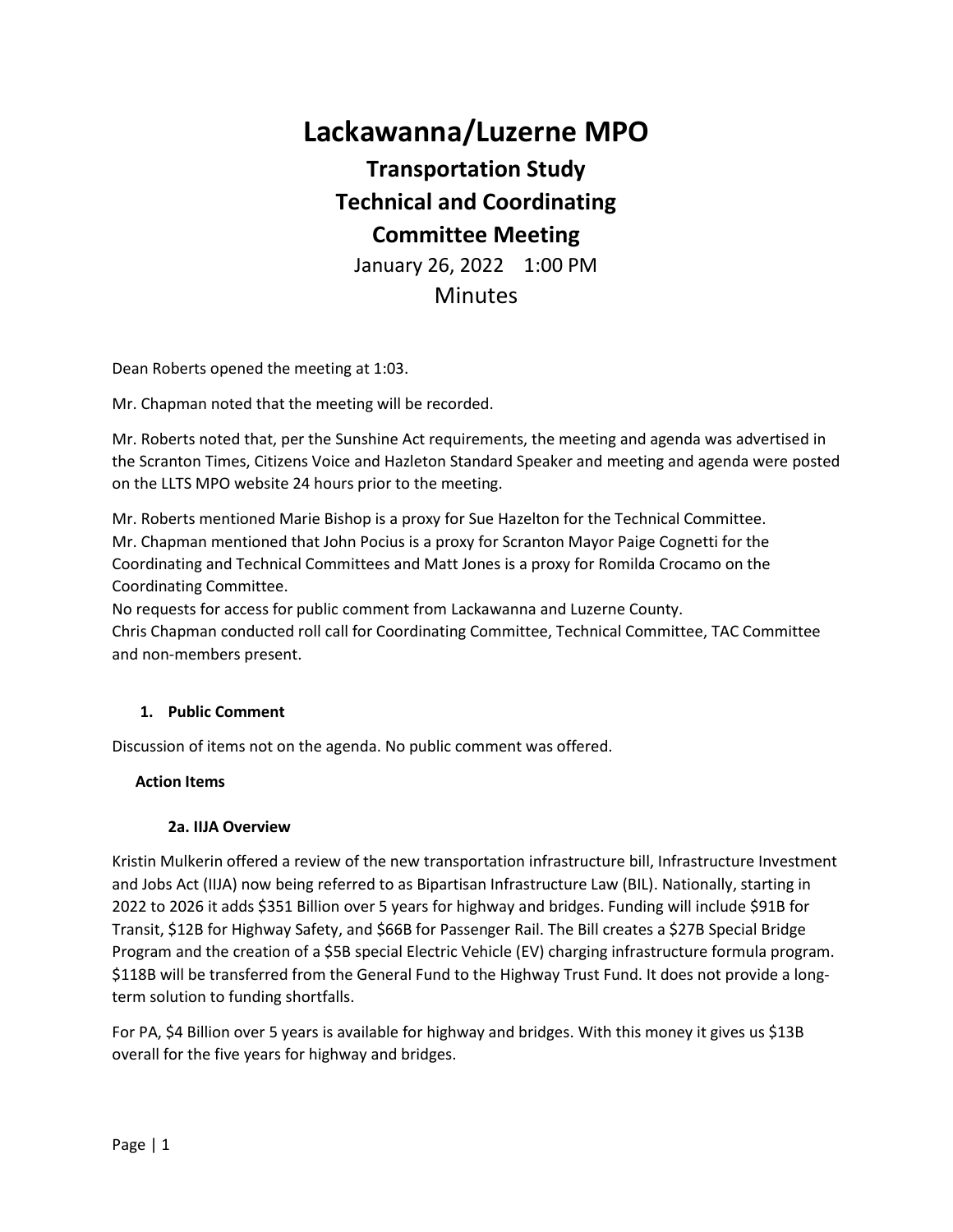Typically, a 20 percent match is required and that would require about \$1 Billion in additional state funds to take full advantage of the new funding. This does not satisfy our overall \$8B highway and bridge funding needs.

The financial guidance workgroup met in November and decided that existing formulas will be utilized for distribution of funds and discussed a new formula for the federal bridge funds. Estimates were provided to the MPOs and RPOs in early December to integrate into the draft program.

Also in December, FHWA announced the apportionment of the Federal Aid Highway programs authorized for FFY 2022. This information was consistent with the preliminary estimates for NHPP, Safety, HSIP and CMAQ funds. We still don't have supplementary tables to show the distribution of the set aside amounts from the surface transportation block grant program (STP).

In January, FHWA provided additional information on the new formula bridge program, Bridge Formula Program Implementation Guidance and Apportionment Information. This set of funds is being referred to as BRIP. Of these funds, there is a set aside that will be utilized on TIPs as additional funds to the off system bridges, referred to as BOF.

Awaiting information from FHWA on program eligibility for the new Protect Program, which focuses resiliency and Carbon Reduction program. Also, awaiting on estimates from FTA on the 2022 and 2023 programs.

Dean Roberts presented a chart showing the expected additional federal funds from IIJA and to the TIP as a line item, which would need an amendment. He stated that a large portion of this funding will likely go the Casey Highway project.

Dean Robert asked the Technical Committee for a motion to add the additional funds from the IIJA to the FFY 2022 TIP.

Matt Jones moved to add the additional funds to the 2022 TIP, second by John Pocius, motion carried. Dean Roberts asked for a motion from the Coordinating Committee to add additional funds from IIJA to the 2022 TIP.

Rich Roman moved to add the additional funds to the 2022 TIP, second by Bob Fiume, motion carried.

# **2b. Nominations for Coordinating Committee Chairperson**

Rich Roman outlined that at the July 2021 meeting, we named Bob Fiume as new chair of the Coordinating Committee. Since Bob has changed jobs we have a vacancy. We decided to have a formal vote for the positions on both committees.

Rich Roman nominated **Bob Fiume** for Committee Chair. Brenda Sacco second, motion carried.

# **2c. Nominations for Coordinating Committee Vice-Chair**

Bob Fiume nominated **Rich Roman** as Vice Chair, second by John Pocius, motion carried.

# **2d. Nominations for Technical Committee Chairperson**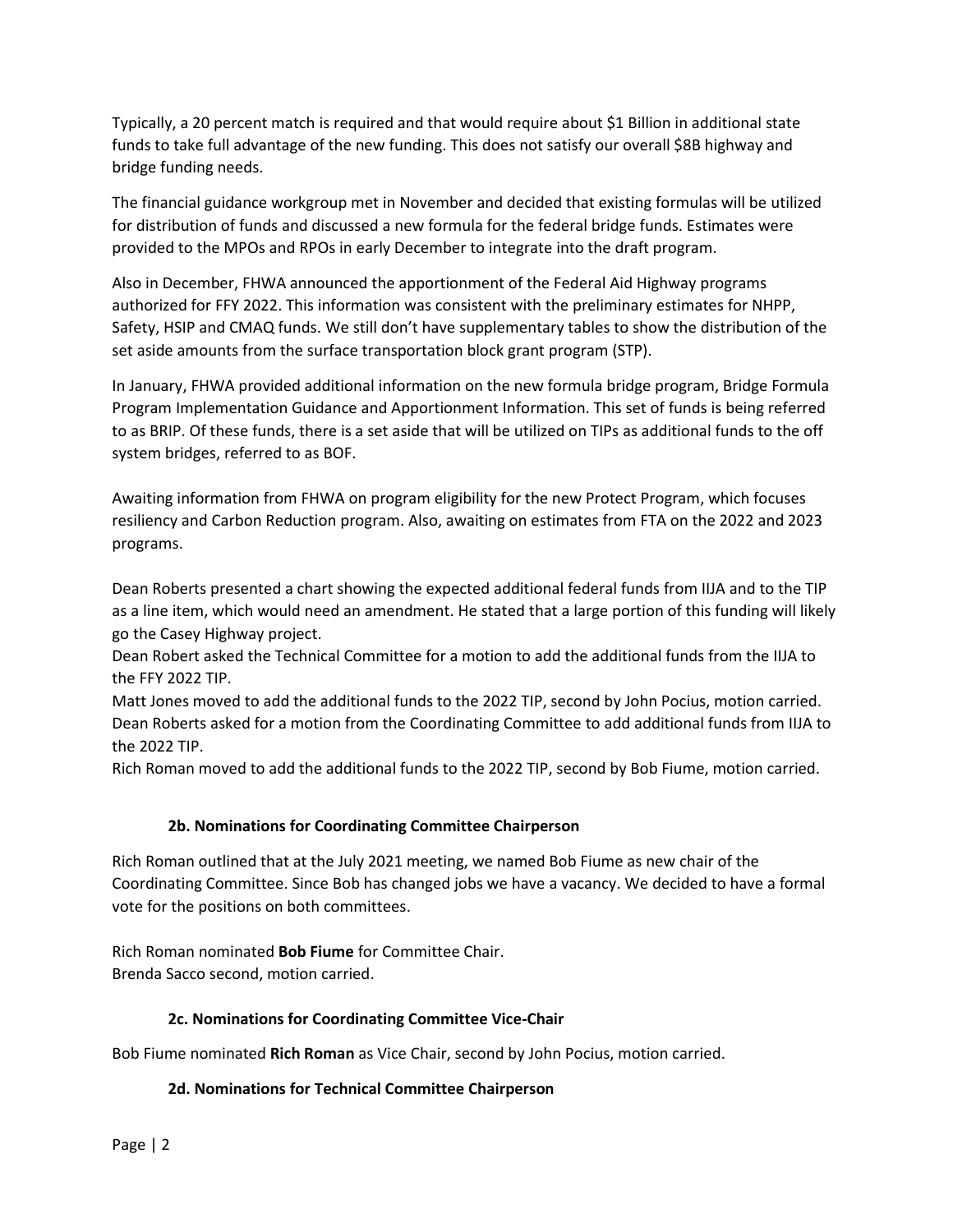Mr. Roberts asked for a motion to nominate a Technical Committee Chair. Matt Jones moved to nominate **Dean Roberts** as Chair of Technical Committee, second by, Butch Frati, motion carried.

## **2e. Nominations for Technical Committee Vice-Chair**

Mr. Roberts asked for a motion to nominate **Sue Hazelton** as Vice Chair of the Technical Committee. Butch Frati moved to nominate Sue Hazelton as Vice Chair, Barb Idhaw second, motion carried.

# **2f. Approval of October 6th Combined Technical and Coordinating Committee Meeting Minutes**

Mr. Roberts asked for a motion from the Technical Committee to approve the October  $6<sup>th</sup>$  meeting minutes.

Mr. Pocius moved to approve the October  $6<sup>th</sup>$  minutes, second by Mr. Jones, motion carried.

Mr. Fiume asked for a motion from the Coordinating Committee to approve the October  $6<sup>th</sup>$  meeting minutes.

Rich Roman moved to approve the October 6<sup>th</sup> minutes, second by Kristin Mulkerin, motion carried.

## [LLTS MPO October 6](https://www.lltsmpo.com/wp-content/uploads/2022/01/LLTS-MPO-Meeting-Minutes-10-6-21-updated.pdf)<[s](https://www.lltsmpo.com/wp-content/uploads/2022/01/LLTS-MPO-Meeting-Minutes-10-6-21-updated.pdf)up>th</sup> Minutes

#### **2g. Current TIP and Actions**

Steve Fisher did not detail any individual action items.

# [Current TIP](https://www.lltsmpo.com/wp-content/uploads/2022/01/2021-LLTS-TIP-January-2022.pdf) an[d Actions](https://www.lltsmpo.com/wp-content/uploads/2022/01/2021-LLTS-TIP-Changes-January-2022.pdf)

#### **2h. SR 339 Construction Phase Amendment**

Steve Fisher detailed a proposed TIP amendment asked the committee to add federal funding the SR 339 Construction phase. Paving on SR 339 from SR 3015 to SR 93 in Nescopeck Borough. The amendment for SR 339 is to add \$315k in STP Urban funds from the highway reserve line item. Dean Roberts asked the Technical Committee to approve the amendment detailed by Steve Fisher. Marie Bishop moved to approve the amendment for additional federal funds for SR 339, second by John Pocius.

Bob Fiume asked for a motion from the Coordinating Committee to approve the amendment for additional federal funding for SR 339.

Rich Roman moved to approve the amendment, second by Butch Frati, motion carried.

#### [SR 339 added TIP Funding](https://www.lltsmpo.com/wp-content/uploads/2022/01/SR-339-CON-Add-CON-phase.xlsx)

#### **2i. Reaffirmation of 4 Transit TIP Amendments**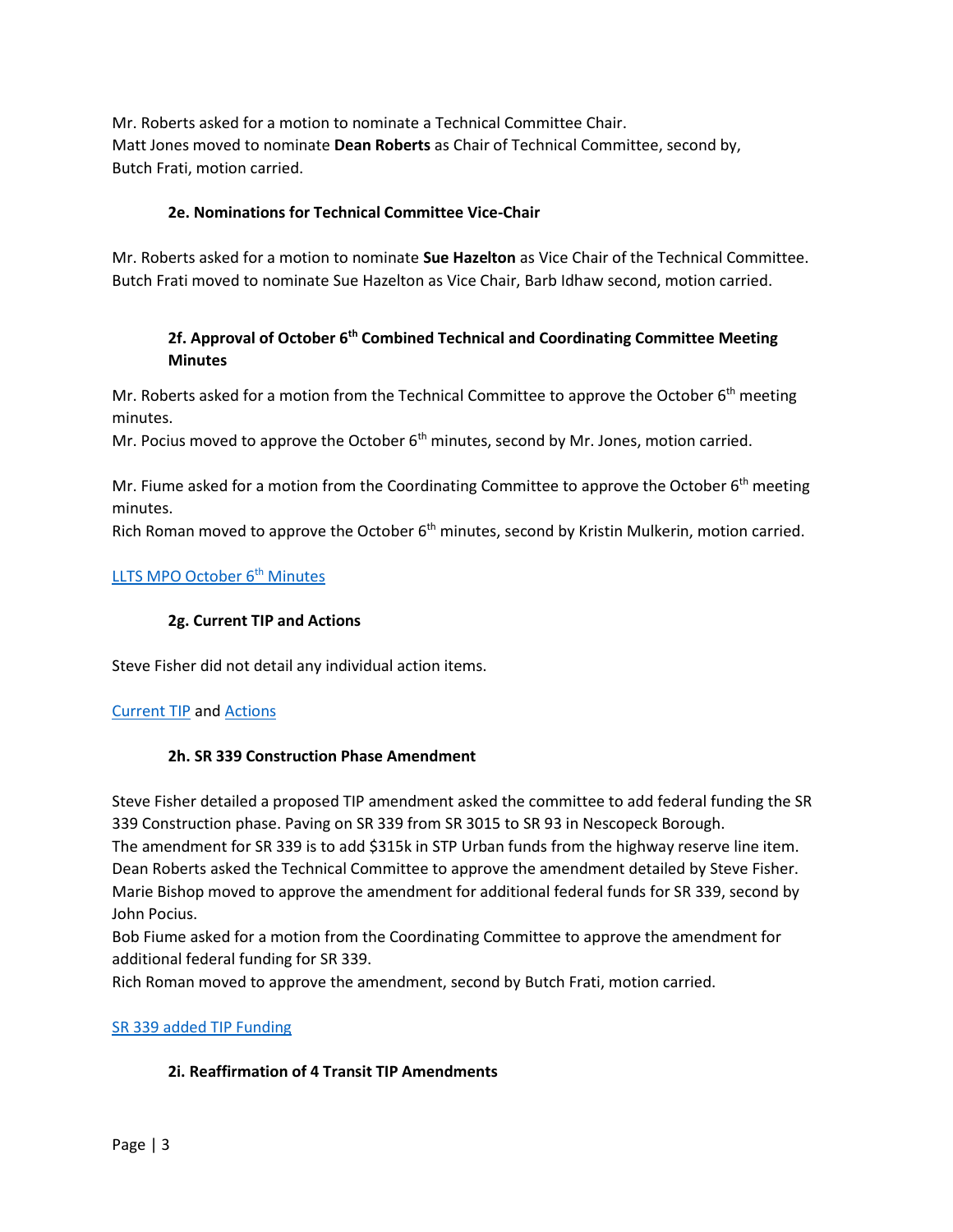Chris Chapman noted that there are four (4) Transit TIP amendments; two from Luzerne County Transportation Authority (LCTA), one for County of Lackawanna Transit Authority (COLTS) and one for Hazleton Public Transit (HPT). These were sent out as an e-vote prior to this meeting and all were approved. This needs to be affirmed by the Coordinating Committee.

Bob Fiume asked for a motion from the Coordinating Committee for a motion to reaffirm the four Transit TIP amendments.

Brenda Sacco moved to reaffirm the TIP Amendments, second by Rich Roman, motion carried.

[LCTA MPMS# 115456](https://www.lltsmpo.com/wp-content/uploads/2022/02/LCTA-12-21-MPMS-115456.pdf) [HPT MPMS# 112214](https://www.lltsmpo.com/wp-content/uploads/2022/02/HPT-MPMS-112214.png) [COLTS Bus and Facility Maintenance](https://www.lltsmpo.com/wp-content/uploads/2022/02/STIP-Revisions-21-22-3rd-Revision.xlsx) <u> [LCTA MPMS# 115456](https://www.lltsmpo.com/wp-content/uploads/2022/02/LLTS-Fiscal-12-29-003-lcta.pdf) – 2<sup>nd</sup> Amendment</u>

# **2j. Unified Planning Work Program (UPWP)**

Chris Chapman summarized that the UPWP was emailed to all committees last month for review by members, The Unified Planning Work Program (UPWP) needs to be reviewed and approved by the end of January. It was sent to FHWA, FTA and PennDOT Central Office, and public comment ended last week, with no comment. There was one update from the Bureau of Planning and Research in Central Office who noted an error on submission date for HPMS segments. The change was made and there were no other updates to the document. Dean Roberts commended Mr. Chapman on behalf of Matt Smoker for the work on the document.

Dean Roberts asked for a Motion from the Technical Committee to approve the 2022-2024 UPWP. Butch Frati moved to approve the 2022-2024 UPWP, second by Matt Jones, motion carried. Bob Fiume asked for motion from the Coordinating Committee to approve the 2022-2024 UPWP. Rich Roman moved to approve 2022-2024 UPWP, second by John Pocius. Motion carried.

# [2022-2024 UPWP Update](https://www.lltsmpo.com/wp-content/uploads/2022/01/2021-LLTS-TIP-Changes-January-2022.pdf)

# **2k. 2022 Safety Target Settings (PM1**)

Dean Roberts offered a review of our safety targets, Performance Measure 1 (PM1). This is the 5<sup>th</sup> year we are to bringing the targets to the committee to approve PM1. LLTS MPO has decided to support statewide targets and a letter will be sent to that effect.

Five measures make up the targets, number of fatalities, fatality rate, number of serious injuries, serious injury rate and number of non-motorized fatalities & serious injuries. The state did not meet its targets and will have to develop an HSIP plan as a result.

Dean Roberts made a motion for the LLTS MPO Technical Committee to support the statewide goals (for PM1) of the following targets; 1% reduction of fatality and 0% increase in serious injury. Second by Brenda Sacco, motion carried.

Bob Fiume asked for a motion from the Coordinating Committee to support the statewide targets for PM1 safety targets.

Rich Roman moved to support the statewide targets for PM1 safety targets, second by John Pocius, motion carried.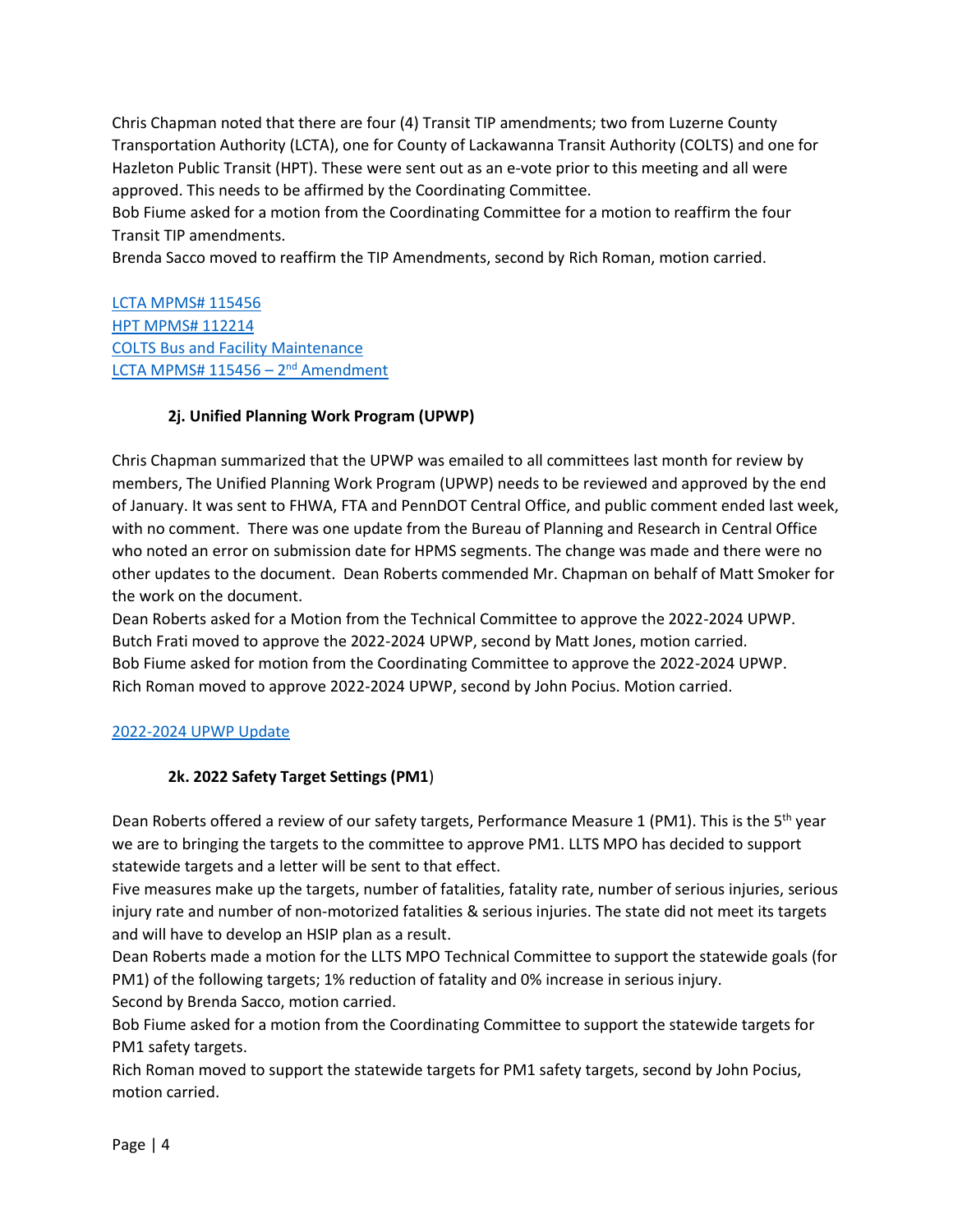# [Safety Target Setting \(PM1\)](https://www.lltsmpo.com/wp-content/uploads/2022/01/Planning-Partner-2022-Safety-Target-Setting-Form-Final.pdf)

#### **Discussion Items**

#### **3a. PennDOT Pathways/IIJA**

Kristin Mulkerin stated that all candidate projects (bridge tolling) from the PennDOT Pathways program have completed their diversion workshops with their stakeholders. Also, seven of the nine projects have completed their 30-day public comment period.

#### **3b. Winter Project Commencement**

Jay Schectman presented an overview of the 13 upcoming Let projects for this quarter:

- MPMS# 67471 SR 92 over Lewis Creek Bridge Replacement
- MPMS# 69210 SR 8015 Ramp F over Leggett's Creek Bridge Rehabilitation
- MPMS# 111478 Wilkes University Pedestrian Safety Improvements
- MPMS# 8235 SR 107 over SB Tunkhannock Creek Bridge Rehabilitation
- MPMS# 111469 Dickson City Main Street Safety Improvements
- MPMS# 67366 SR 309 over SR 2022 and Railroad Bridge Preservation
- MPMS# 67417 SR 309 over Wilkes-Barre Boulevard Bridge Rehabilitation
- HPMS# 79594 SR 309 over Main Street Bridge Preservation
- MPMS# SR 3007 over Little Wapwallopen Creek Bridge Replacement
- MPMS# 68966 SR 1012 over branch of Harvey's Creek Bridge Replacement
- MPMS# 61813 SR 6 (Robert P. Casey Highway) to SR 6006 Highway Restoration
- MPMS# 112837 SR 29 over Susquehanna River & RR Bridge Preservation
- MPMS# 8868 SR 3014 (Dump Hill Road) over Nescopeck Creek Bridge Replacement

#### [Winter Let Projects](https://www.lltsmpo.com/wp-content/uploads/2022/01/LET-projects-MPO-meetng-1-26-22.pdf)

# **3c. Valley View Business Park Extension**

Aaron Whitney from Scranton Lackawanna Industrial Building Company (SLIBCO) offered an overview of the options for the extension, between exit 3 and 4 of the Casey Highway. SLIBCO would like funding for the extension of Valley View Drive to be added to the TIP. Mr. Whitney reviewed three options from a feasibility study.

Option 1 (Red) uses the existing one way tunnel under Route 6, it is the least expensive option at \$14.4M proposes an extension of Valley View Drive about 6400 linear feet to meet the existing tunnel with traffic signals on each side (one–way) . Option 2 (Blue), extends Valley View Drive over to Laurel Run Creek with a concrete arch culvert. At Salem Road, there will be high volume driveway, traffic signals and turning lanes as well as at the two ramps on the Casey highway. This is the most expensive option at a cost of \$26M.

Option 3 (Green) is estimated at \$21M similar to Option 1 with addition of a new tunnel next to the existing tunnel, also extending Valley View Drive 6400 linear feet and constructing a new 170 linear feet tunnel. Also, traffic signals and turning lanes at Power Boulevard, PEI entrance and two ramps at the Casey highway. Mr. Whitney stated that there are agreements of sale in place for 4 parcels that will add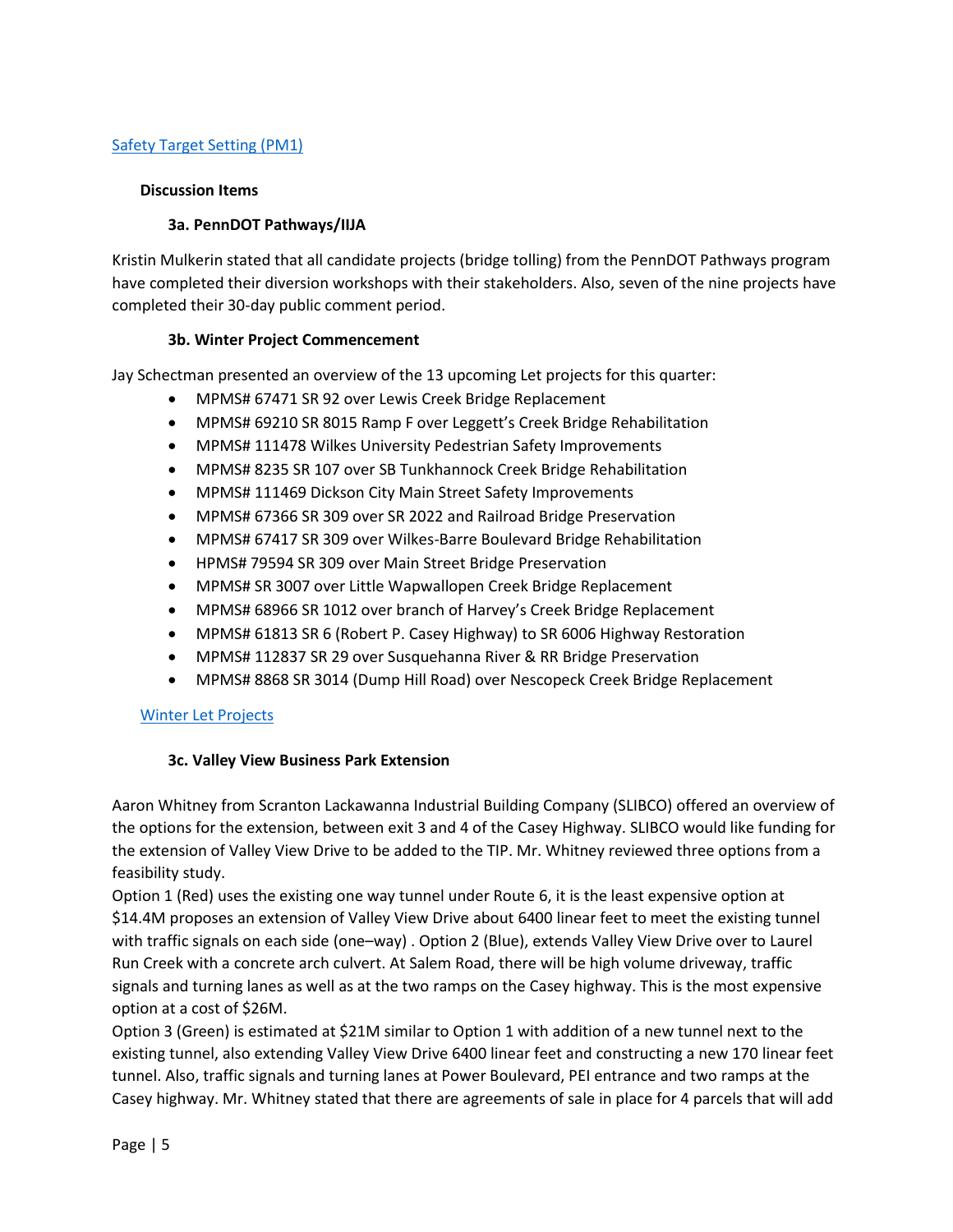to traffic in the area. Archbald borough had 214 emergency calls in 2020 to present. Currently, emergency vehicles get on Casey highway to Jessup exit 3, up 247 to the park and around to get access. Of all three options, SLIBCO prefers Option 1, the least expensive option.

Dean Roberts stated that we are still behind in basic needs for maintenance and construction. Chris Chapman stated that the project is not on the Long-Range Transportation Plan. This is a viable project that should be discussed by the committee, separately. Rich Roman suggested that SLIBCO consider going to the developer to assist financially in the infrastructure improvements. Rich inquired whether traffic studies have been completed, which SLIBCO offered to share. Lot 30 is 44 acres and lot 36 is 38 acres. Rich asked if this is a state road, Aaron stated Archbald owns the road where lots 30 and 36 are. The developer and the borough could ask PennDOT for help. The size of development would require Traffic Impact (TIS) study. Please note that PennDOT participation would have to include all aspects, including roadway standards and guidelines.

## [Valley View Business Park Extension](https://www.lltsmpo.com/wp-content/uploads/2022/01/Valley-View-Extension-scaled.jpg)

## **3d. Transportation Alternatives Set-Aside (TASA)**

Chris Chapman notes that 6 projects were reviewed in the two county area.

#### **The projects in Luzerne County:**

- a. West Hazleton Storm Water project ineligible
- b. D & L Trail Project from Oliver Mills to Mountain Top
- c. Pittston City Trail Connection Project

#### **In Lackawanna County**:

- a. Dickson City Streetscape project from Eagle Lane to Dundaff Street
- b. Archbald Columbus Drive School Sidewalk project to Valley View School Complex
- c. Lackawanna Heritage Valley Authority Dickson City Rail Trail Connector

We expect to hear from the state later this year on the project awards. The TASA program is typically every two years. We exhausted all of our large MPO funds in the last round of the TASA program and these projects are only eligible for the statewide pot of funding.

Butch Frati noted that he will have to leave the meeting shortly.

#### **3e**. **Multimodal Transportation Fund (MTF) Projects**

Mr. Chapman noted that this is a similar program to TASA.

#### **Luzerne County:**

**Bike/Ped Projects**:

West Pittston Borough Salem Township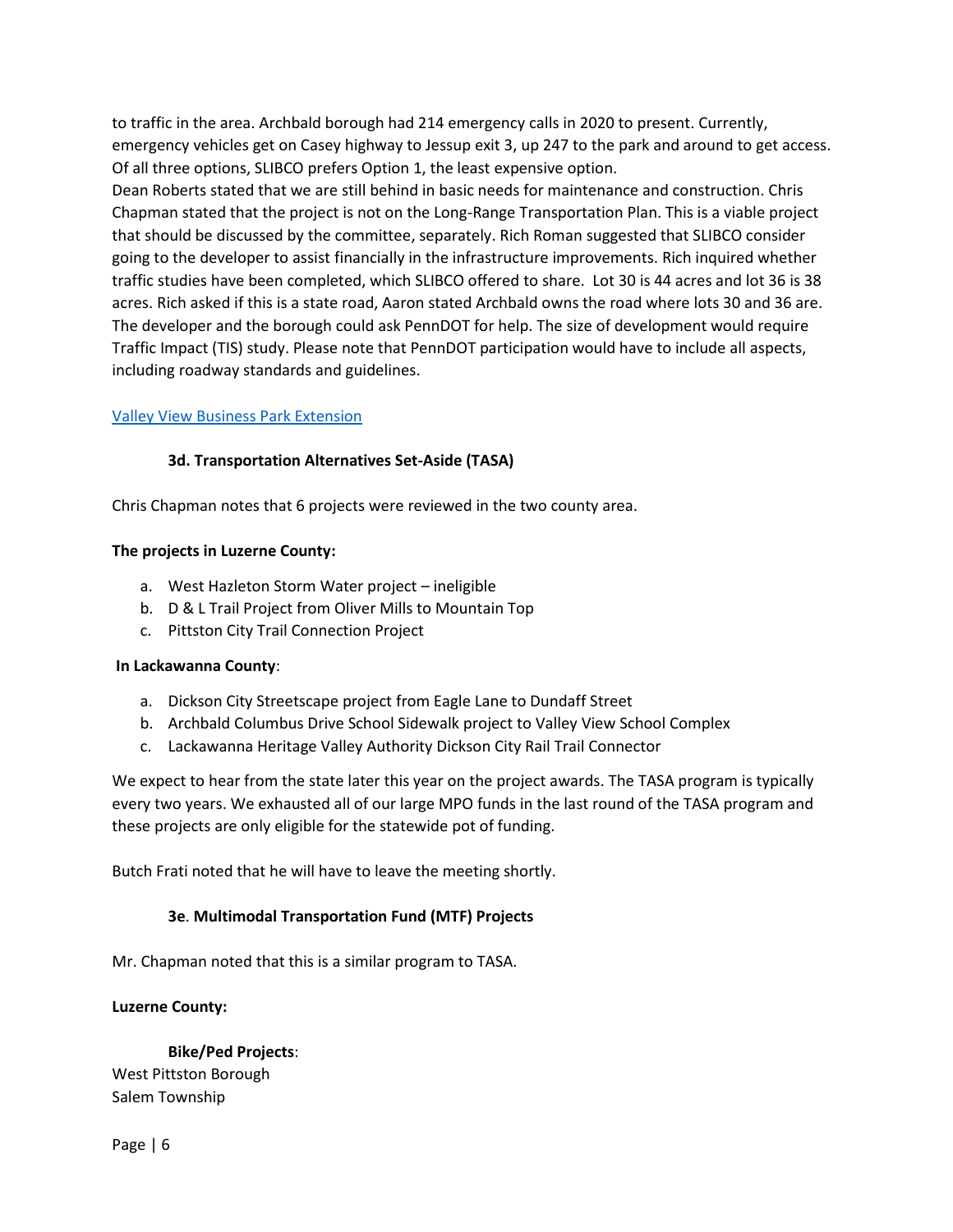## Hazelton City – 2 projects

## **Highway and Bridge Projects**:

Exeter Borough Ross Township (submitted by Luzerne County) Sugar Notch Borough Yatesville Borough Pittston Township Plains Township (submitted by Geisinger) Conyngham Borough

#### **Lackawanna County:**

## **Highway and Bridge Projects:**

Olyphant Borough, Mid Valley Drive entire pavement reconstruction, bus shelters, bike lanes and sidewalks

Spring Brook Township, Aston Mountain Road reconstruction, paving and storm sewers

Ms. Donato stated that she would review the Lackawanna County projects. The MPO staff will review the projects by February 11<sup>th</sup>.

#### **Progress Reports**

# **4a. 2023-2026 TIP Update and Schedule**

Dean Roberts stated that we had TIP review meetings with Central Office, District 4-0, FHWA and the each planning partner. Thanks to the district and planning partners for the good work that has been completed thus far.

Chris Chapman followed up. We had four TIP meetings with Central Office, FHWA and District 4-0. There was positive feedback, thanks to the District and Planning Partners on the good work that was done. Regional priorities, road safety reviews and PennDOT Connects success stories were discussed. Chris mentioned the many kudos were offered on the work and how well the MPO and PennDOT collaborated together. The 30-day public comment period will occur in June. We plan to approve the TIP at the July 6<sup>th</sup> MPO meeting.

#### **4b. Scranton and Wilkes-Barre Bicycle/Pedestrian Network Plan**

Mr. Chapman noted that there have been staff changes and we do not want this to fall off the radar. We had approval of the plan about 1 year ago, now we need implementation of the plan in Scranton and Wilkes-Barre.

Chris Chapman spoke with a representative from Wilkes-Barre City and consultant, Stephanie Milewski who has a personal and professional interest in this project. The MPO will coordinate meetings to follow up with implementation of the plan.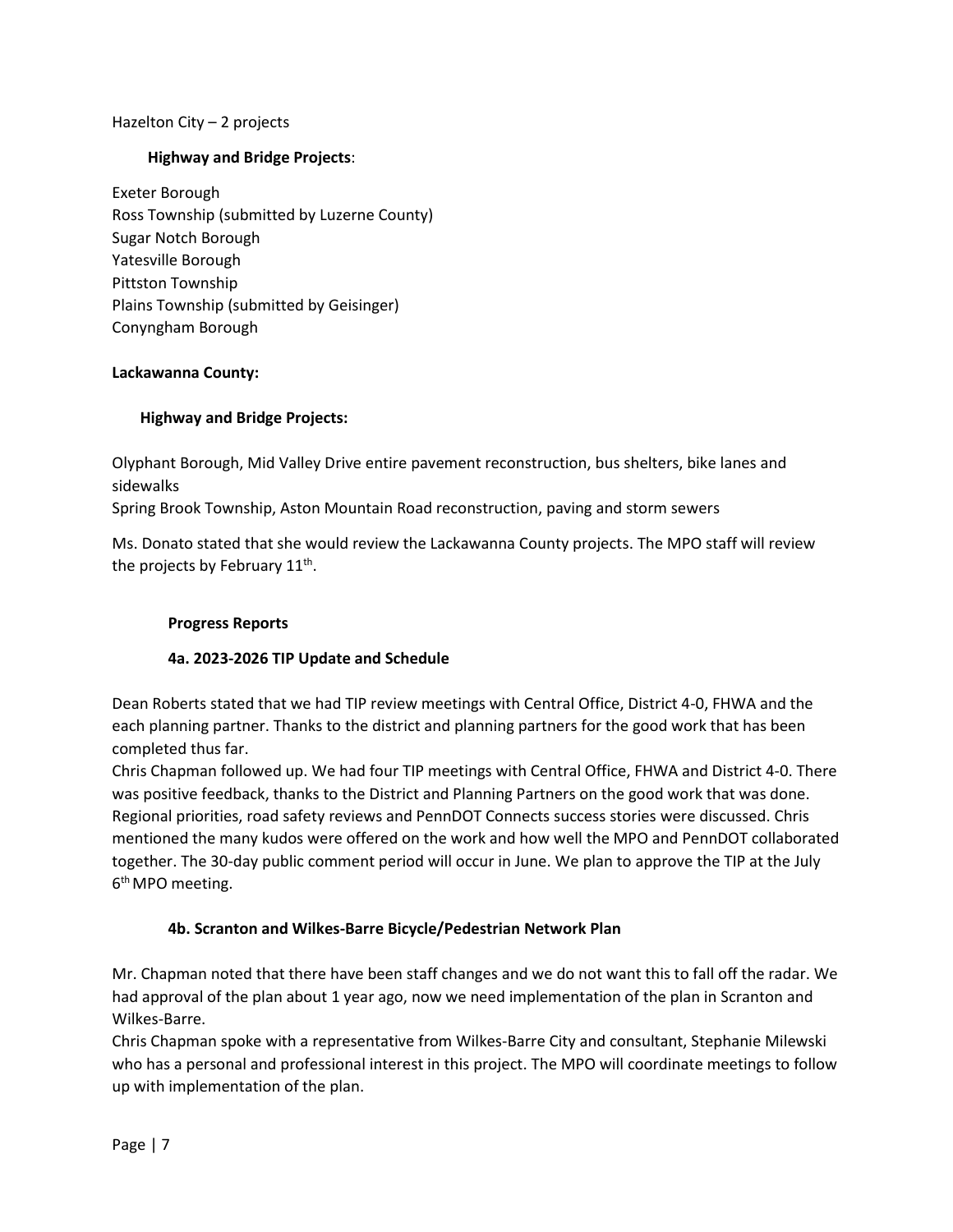Mary Liz Donato spoke about Robert Kenney, new planner in Lackawanna County who rides his bike to work every day from Hanover Township to Scranton. Mr. Kenney will be an asset to the plan.

# **4c. PennDOT Connects Update**

John Petrini sat in for Steve Fisher**.**

The next step is to continue to finalize the project list in Lackawanna and Luzerne County. We will move forward with e-mail correspondence spring. Based on the level of response to the outreach, a determination will be made to consider a regional Connects forum. Mr. Petrini asked that any projects be brought forward that are of interest to the MPO.

Matt Jones asked about the two bridges in Pittston, the Fort Jenkins Bridge and the Water Street Bridge and the possibility of a meeting of interested parties to discuss the options of the repair or replacement. Steve Fisher mentioned that PennDOT did meet with officials in Pittston and West Pittston when the PennDOT study of the bridges kicked off. We will reach out to the consultant for a status update.

# **4d. Update of Bylaws and Committee Structure**

Chris Chapman offered that there have been multiple meetings with District 4-0, Central Office, FHWA and both counties on updating bylaws. There is an interest in condensing to one committee, we have been meeting with combined committees for a few years now. A draft has been laid out and both counties need to bring the proposals to their legal departments.

# [Draft Bylaws LLTS MPO](https://www.lltsmpo.com/wp-content/uploads/2021/09/Bylaws-Draft-meeting-3-updated.pdf)

# 4e. **Eastern PA Freight Alliance (EPFA) Freight Study**

Chris Chapman presented that the MPO Committee agreed to fund the local match for the EPFA Freight Study. The LLTS MPO portion is over \$16K, UPWP funds will be used with labor and in kind services. The proposed schedule is as follows: RFP was to be released on January 7<sup>th</sup> and closes on February 4<sup>th</sup>. The proposals will be reviewed by all 10 Counties involved between February 7th and February 18<sup>th</sup>. Interviews with the potential consultants are planned between Feb 21<sup>st</sup> and March 4<sup>th</sup>. Selections should begin shortly after this.

All things being equal, the plan is to start the Study on or before April  $1<sup>st</sup>$ . Supplemental funds were approved for \$350K including the local match. Following the meeting, an updated schedule was given and the RFP was released in February.

# **4f. Upcoming MPO Meetings**

The upcoming meetings will be available with a virtual component.

# **All meetings are at 1:00 PM unless otherwise noted**

- $\bullet$  April 20<sup>th</sup>, 2022
- $\bullet$  July  $6<sup>th</sup>$ , 2022
- $\bullet$  October 5<sup>th</sup>, 2022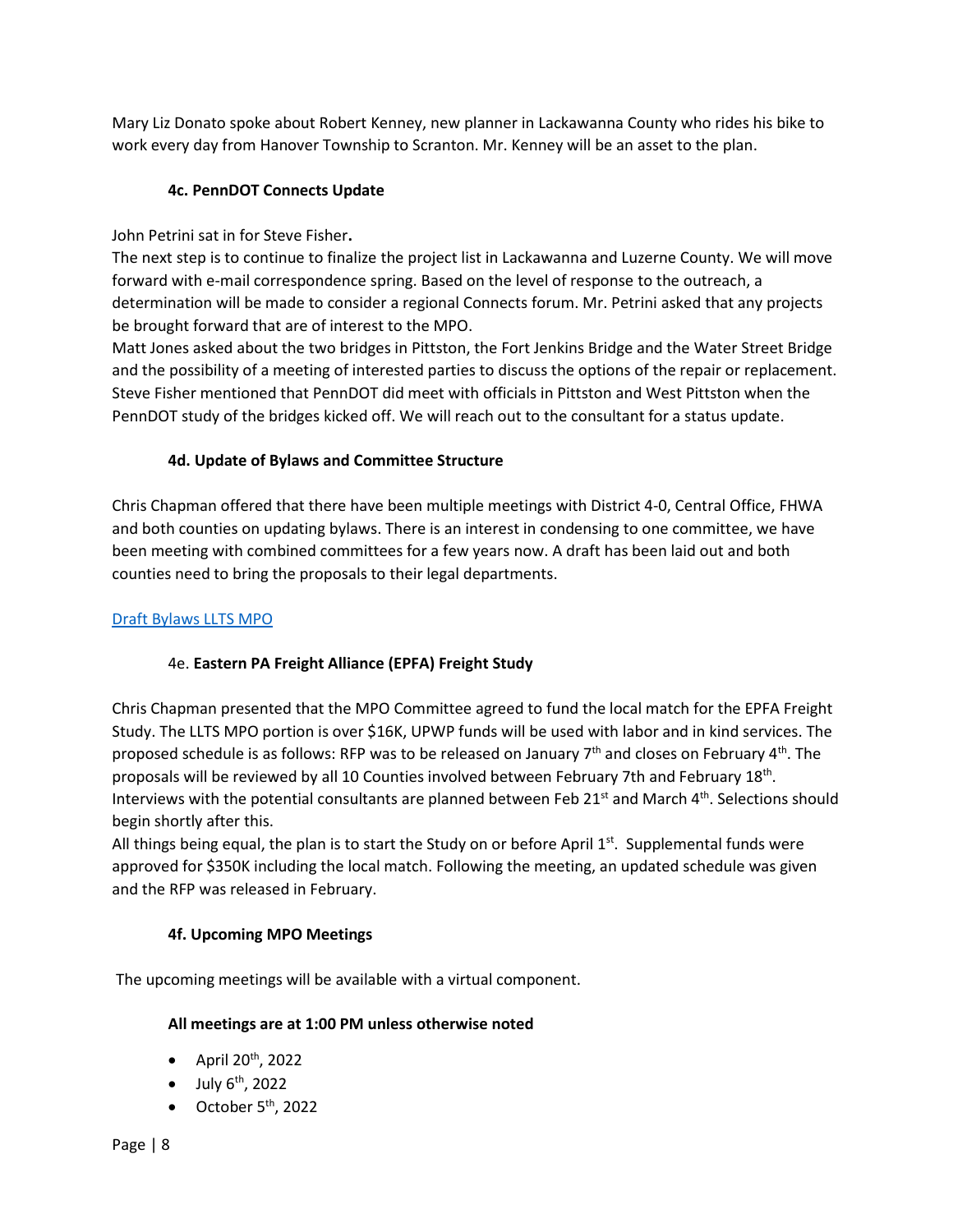# **5. Other Business**

Charlie Altmiller, Butler Township Supervisor stated that they were looking for K-Route funding that was promised last year. They have two roads they would like funding for this year and upcoming years. The Township is growing with over 10k residents and a new housing development on Butler Drive is planned. Butler Township would consider a match of funds if that would be of help.

Chris Chapman mentioned that Butler Township did come to the MPO for funding along with other municipalities. The annual funding is \$400k. The staff reviews all projects and has discussed prioritizing the K-Route projects. No promises were made to Butler Township or the other municipalities that have inquired about K-Route funding.

Bob Fiume has been in contact with Charlie that he understand the needs. The projects are on the list, but there is a process.

Dean Roberts mentioned that we have more needs than funds. The project will be considered with other funding requests.

Matt Jones noted that Chris maintains a list of all requests. There are many requests competing for funds. It is a small pot of funding, but we do need to understand Butler Township's needs.

With no other business, Dean Roberts made a motion from the Technical Committee to adjourn the meeting. Chris Chapman seconded the motion.

Bob Fiume asked for a motion from the Coordinating Committee to adjourn the meeting. Matt Jones moved to adjourn the meeting with a second from Bob Fiume. Meeting adjourned.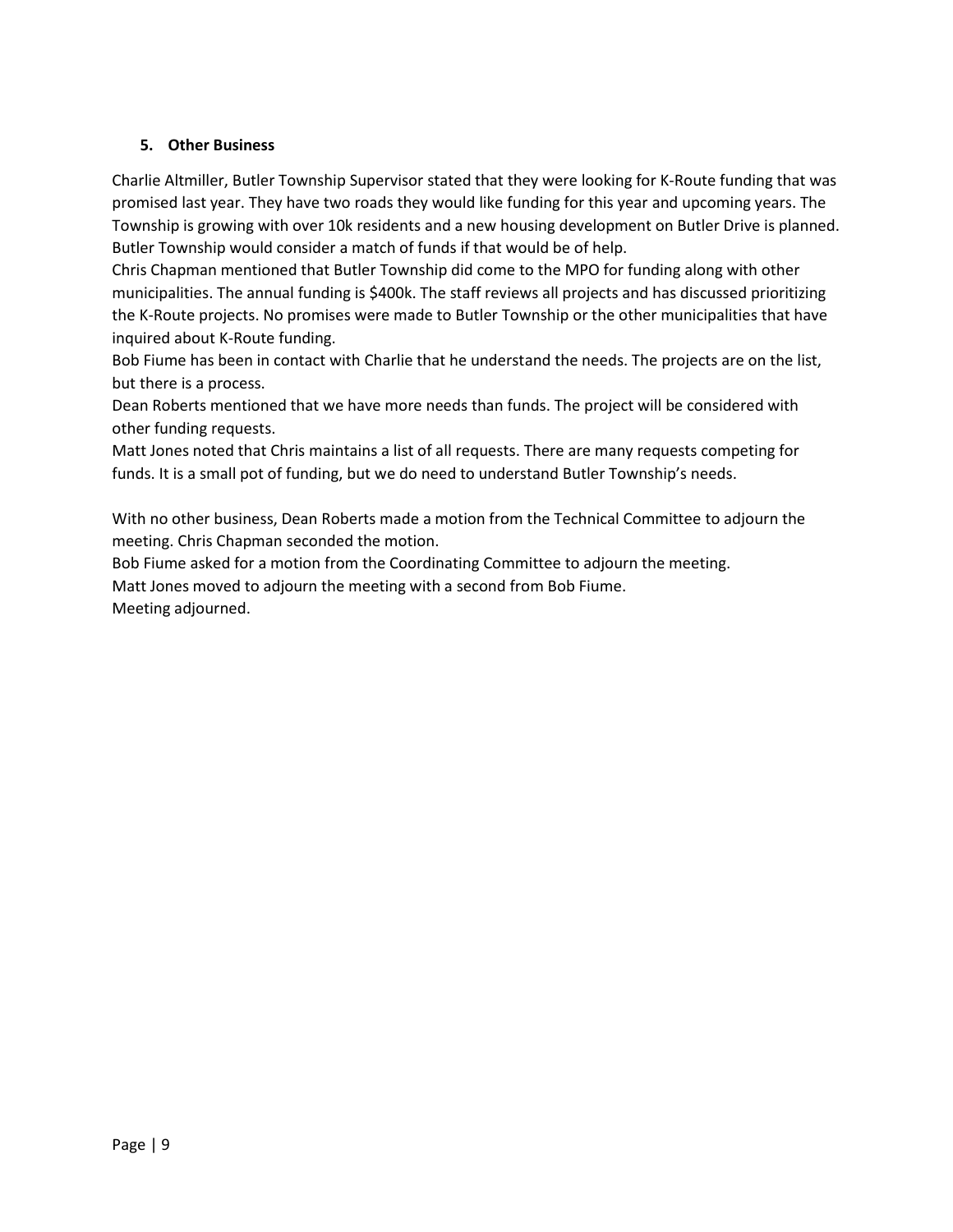# **LACKAWANNA-LUZERNE TRANSPORTATION STUDY MEETING MPO TECHNICAL-COORDINATING COMMITTEES**

# **January 26, 2022**

| <b>COORDINATING COMMITTEE MEMBERS</b>                                                             | <b>MEMBER</b><br><b>PRESENT</b> | <b>ABSENT &amp;</b><br><b>NO PROXY</b> | <b>PROXY</b><br><b>PRESENT</b> |
|---------------------------------------------------------------------------------------------------|---------------------------------|----------------------------------------|--------------------------------|
| <b>PENNDOT</b>                                                                                    |                                 |                                        |                                |
| Richard N. Roman, District 4-0 Office, Committee Vice-Chair                                       | X                               |                                        |                                |
| Kristin Mulkerin, Central Office                                                                  | X                               |                                        |                                |
| <b>LACKAWANNA COUNTY</b>                                                                          |                                 |                                        |                                |
| Vacant (Board of Commissioners)                                                                   |                                 |                                        |                                |
| Brenda N. Sacco, Director of Planning & Economic Development                                      | X                               |                                        |                                |
| <b>LUZERNE COUNTY</b>                                                                             |                                 |                                        |                                |
| Romilda Crocamo, Esq., Acting County Manager (Matthew Jones,                                      |                                 |                                        |                                |
| Executive Director of Luzerne County Planning & Zoning -<br>Permanent Proxy)                      |                                 |                                        | X                              |
|                                                                                                   |                                 |                                        |                                |
| <b>CITY OF HAZLETON</b>                                                                           |                                 |                                        |                                |
| Jeffrey L. Cusat, Mayor - (Alan Wufsus, Hazleton City Engineering                                 |                                 |                                        |                                |
| Technician - Permanent Proxy)                                                                     |                                 | X                                      |                                |
| <b>CITY OF SCRANTON</b>                                                                           |                                 |                                        |                                |
| Paige Cognetti, Mayor - (John Pocius, LaBella Associates -                                        |                                 |                                        |                                |
| Permanent Proxy)                                                                                  |                                 |                                        | X                              |
|                                                                                                   |                                 |                                        |                                |
| <b>CITY OF WILKES-BARRE</b>                                                                       |                                 |                                        |                                |
| George Brown, Mayor - (Attilio "Butch" Frati, Director of<br><b>Operations - Permanent Proxy)</b> |                                 |                                        | X                              |
|                                                                                                   |                                 |                                        |                                |
| TRANSIT REPRESENTATIVE - LACKAWANNA COUNTY                                                        |                                 |                                        |                                |
| <b>VACANT</b>                                                                                     |                                 |                                        |                                |
|                                                                                                   |                                 |                                        |                                |
| <b>TRANSIT REPRESENTATIVE - LUZERNE COUNTY</b>                                                    |                                 |                                        |                                |
| Robert Fiume, LCTA (Luzerne County Transportation Authority)                                      |                                 |                                        |                                |
| <b>Executive Director (Committee Chair)</b>                                                       | X                               |                                        |                                |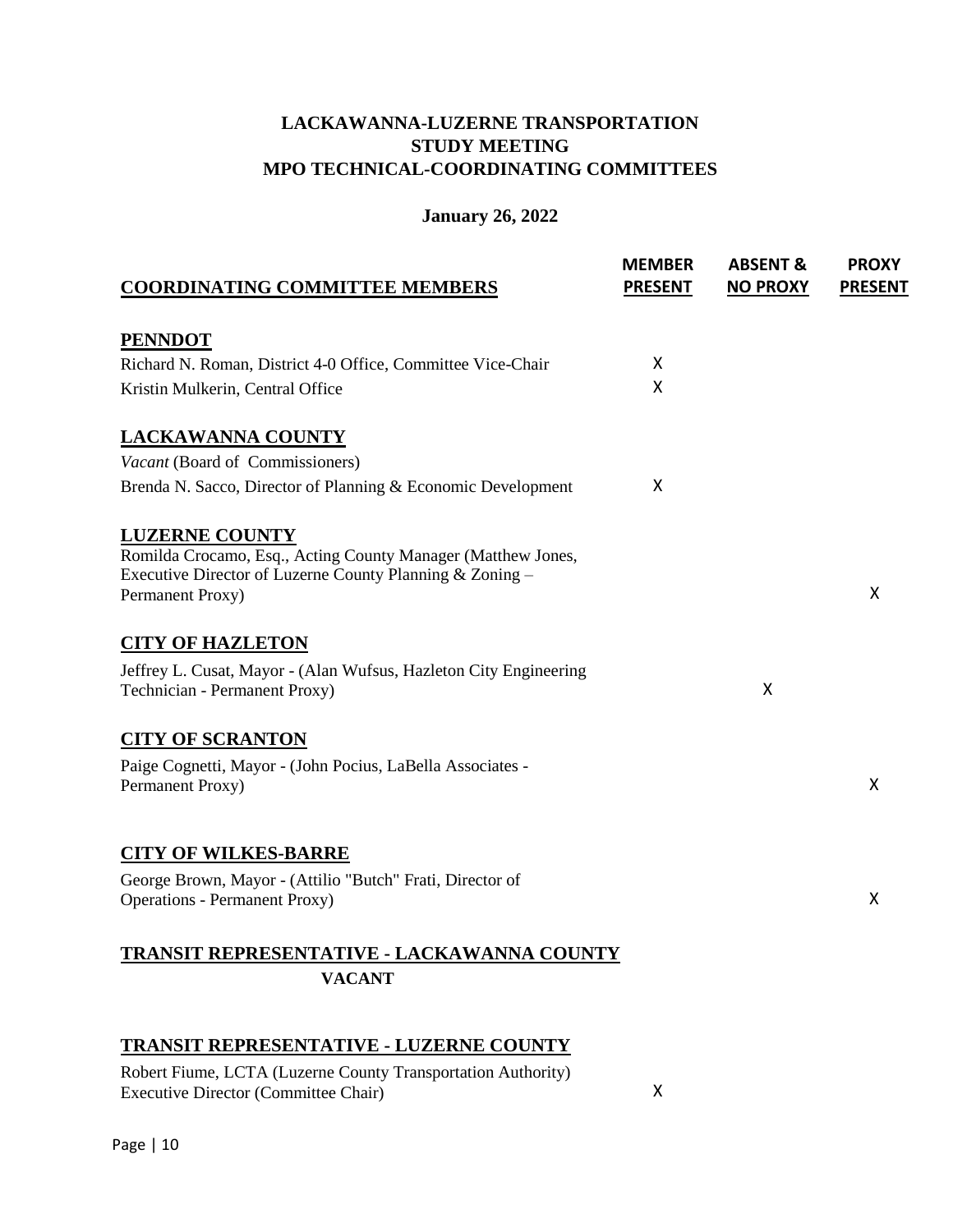| <b>AVIATION REPRESENTATIVE</b>                              |   |   |
|-------------------------------------------------------------|---|---|
| Carl Beardsley, Wilkes-Barre/Scranton International Airport |   |   |
| Director                                                    |   | X |
| *PA NORTHEAST REGIONAL RAILROAD                             |   |   |
| <b>AUTHORITY</b>                                            |   |   |
| Larry Malski, President                                     |   | X |
| *FEDERAL HIGHWAY ADMINISTRATION                             |   |   |
| Matt Smoker, Innovative Finance & Planning Implementation   |   |   |
| Manager                                                     | X |   |
| *FEDERAL TRANSIT ADMINISTRATION (FTA)                       |   |   |
| Timothy Lidiak, Project Manager                             |   | X |
| *FEDERAL AVIATION ADMINISTRATION                            |   |   |
| Lori Pagnanelli, District Office Manager                    |   | X |
| *Non-Voting Member                                          |   |   |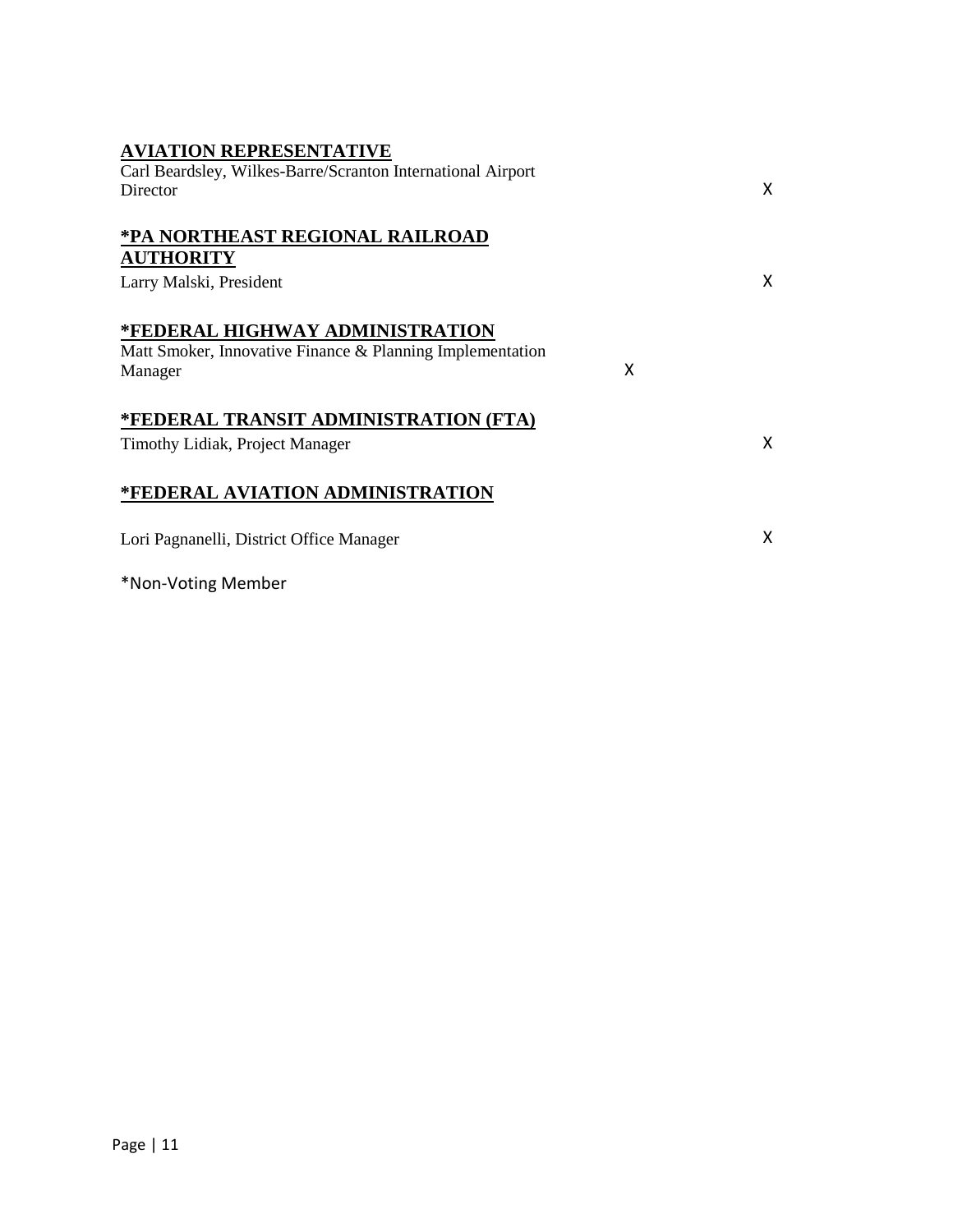# **LLTS Technical Committee Members** *Present:*

Dean Roberts, PennDOT Central Office, **Committee Chair** Susan Hazelton, PennDOT District 4-0 Assistant District Executive for Design **Committee Vice-Chair** (Marie Bishop, Proxy) Gerard Babinski, PennDOT District 4-0 District Bridge Engineer Brenda Sacco, Lackawanna County, Director of Planning and Economic Development Barbara Idhaw, Lackawanna County, Engineering Consultant, Greeman-Pederson, Inc. Mary Liz Donato, Lackawanna County, Planning Department Manager Chris Chapman, Luzerne County, Transportation Planner John Pocius, Proxy for Scranton City Mayor, Paige Cognetti, Engineering Consultant, LaBella Associates Attilio "Butch" Frati Proxy for Wilkes-Barre Mayor, George Brown, Director of Operations Kathy Bednarek, Luzerne County Transportation Authority, (LCTA) Grants Coordinator Stephen Mykulyn, Lackawanna County Aviation Representative Matt Jones, Executive Director, Luzerne County Planning and Zoning Ralph Sharp, Proxy for Mayor Cusat, Hazleton Public Transit Director Jay Schectman, Luzerne County, Transportation Planner Butch Frati, Proxy for Wilkes-Barre Mayor Alan Baranski, Permanent Proxy for Jeffrey Box, NEPA Alliance President/CEO Matt Smoker, FHWA Innovative Finance & Planning Implementation Manager